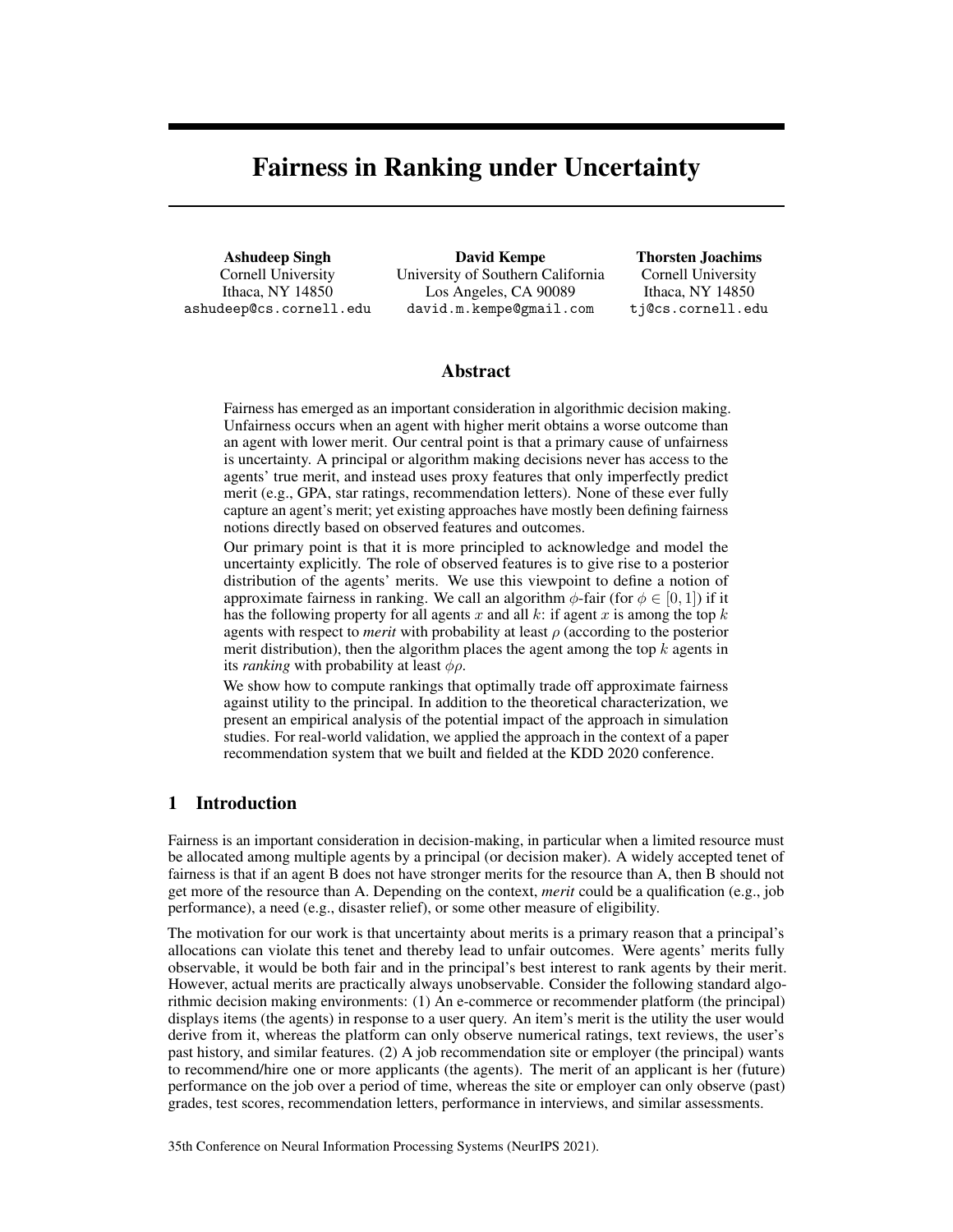In both of these examples — and essentially all others in which algorithms are called upon to make allocation decisions between agents — uncertainty about merit is unavoidable, and arises from multiple sources: (1) the training data of a machine learning algorithm is a random sample, (2) the features themselves often come from a random process, and (3) the merit itself may only be revealed in the future after a random process (e.g., whether an item is sold or an employee performs well). Given that decisions will be made in the presence of uncertainty, it is important to define the notion of *fairness* under uncertainty. Extending the aforementioned tenet that "if agent B has less merit than A, then B should not be treated better than A," we state the following generalization to uncertainty about merit, first for just two agents:

**Axiom 1.** If A has merit greater than or equal to B with probability at least  $\rho$ , then a fair policy should treat A at least as well as B with probability at least  $\rho$ .

This being an axiom, we cannot offer a mathematical justification. It captures an inherent sense of fairness in the absence of enough information, and it converges to the conventional tenet as uncertainty is reduced. In particular, consider the following situation: two items A, B with 10 reviews each have average star ratings of 3.9 and 3.8, respectively; or two job applicants A, B have GPAs of 3.9 and 3.8. While this constitutes some (weak) evidence that A may have more merit than B, this evidence leaves substantial uncertainty. The posterior merit distributions based on the available information should reflect this uncertainty by having non-trivial variance; our axiom then implies that A and B must be treated similarly to achieve fairness. In particular, it would be highly unfair to *deterministically* rank A ahead of B (or vice versa). Our main point is that this uncertainty, rather than the specific numerical values of 3.9 and 3.8, is the reason why a mechanism should treat A and B similarly.

### 1.1 Our Contributions

We study fairness in the presence of uncertainty specifically for the generalization where the principal must rank  $n$  items. Our main contribution is the fairness framework, giving definitions of fairness in ranking in the presence of uncertainty. This framework, including extensions to approximate notions of fairness, is presented and discussed in depth in § 2. We believe that uncertainty of merit is one of the most important sources of unfairness, and modeling it explicitly and axiomatically is key to addressing it.

Next, in § 3, we present algorithms for a principal to achieve (approximately) fair ranking distributions. A simple algorithm the principal may use to achieve approximate fairness is to mix between an optimal (unfair) ranking and (perfectly fair) Thompson sampling. We show that this policy is not optimal for the principal's utility, and we present an efficient LP-based algorithm that achieves an optimal ranking distribution for the principal, subject to an approximate fairness constraint.

We next explore empirically to what extent a focus on fairness towards the agents reduces the principal's utility. We do so with two extensive sets of experiments: one described in § 4 on existing data, and one described in § 5 "in the wild." In the first set of experiments, we consider movie recommendations based on the standard MovieLens dataset and investigate to what extent fairness towards movies would result in lower utility for users of the system. The second experiment was carried out at the 2020 ACM SIGKDD Conference on Knowledge Discovery and Data Mining, where we implemented and fielded a paper recommendation system. Half of the conference attendees using the system received rankings that were modified to ensure greater fairness towards papers, and we report on various metrics that capture the level of engagement of conference participants based on which group they were assigned to.

The upshot of our experiments and theoretical analysis is that in the settings we have studied, high levels of fairness can be achieved at a small loss in utility for the principal and the system's users.

Due to space constraints, essentially all proofs, as well as a detailed discussion of related work, are given in the supplementary material. Alternatively, a reader may want to read the full version (Singh et al., 2021).

## 2 Ranking with Uncertain Merits

We are interested in ranking policies for a principal (the ranking system, such as an e-commerce platform or a job portal in our earlier examples) whose goal is to rank a set  $\mathcal X$  of n agents (such as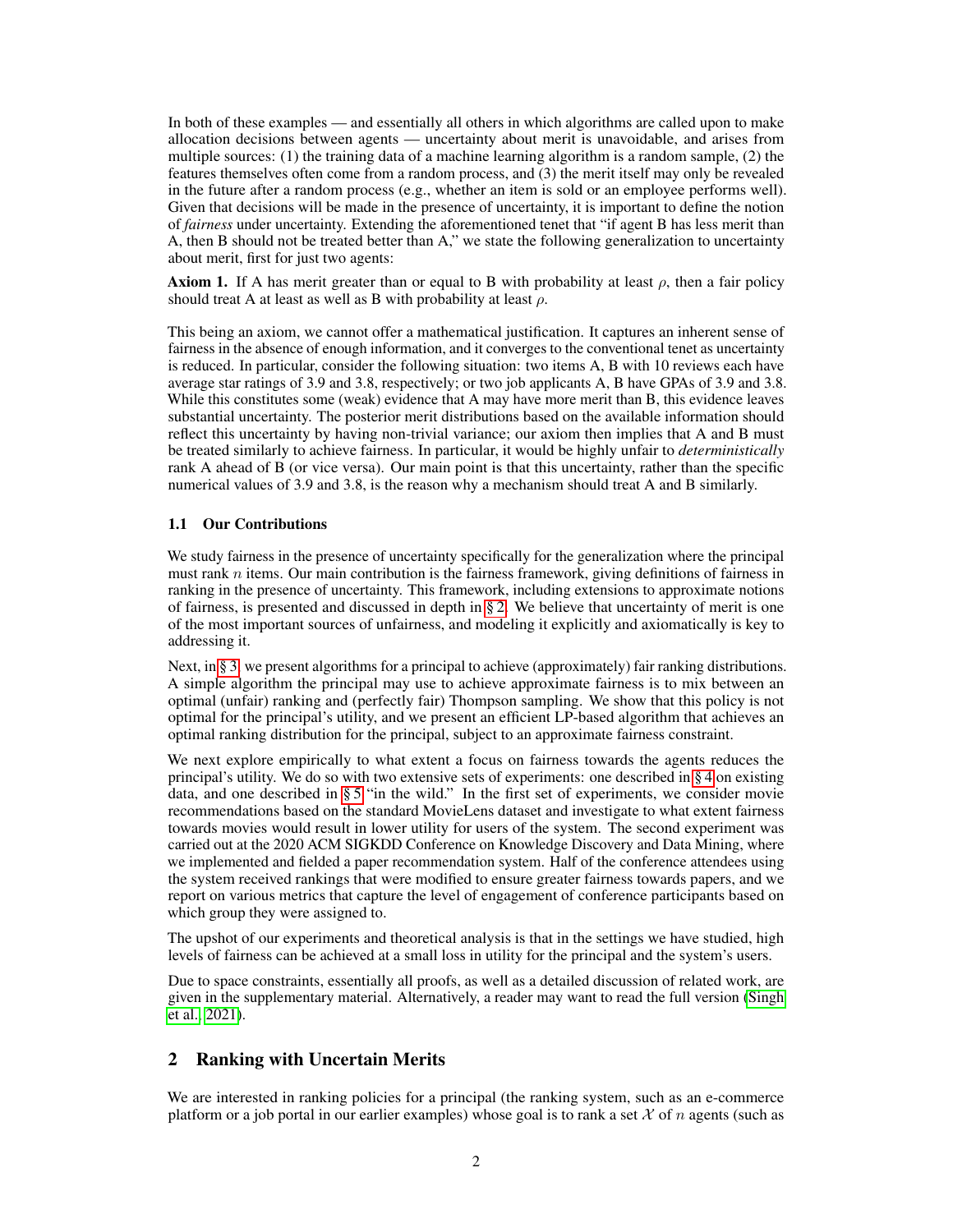products or applicants). The principal observes some evidence for the merit of the agents, and must produce a distribution over rankings trading off fairness to the agents against the principal's utility. For the agents, a higher rank is always more desirable than a lower rank.

#### 2.1 Rankings and Ranking Distributions

We use  $\Sigma(\mathcal{X})$  to denote the set of all n! rankings, and  $\Pi(\mathcal{X})$  for the set of all distributions over  $\Sigma(\mathcal{X})$ . We express a ranking  $\sigma \in \Sigma(\mathcal{X})$  in terms of the agents assigned to given positions, i.e.,  $\sigma(k)$  is the agent in position k. A ranking distribution  $\pi \in \Pi(\mathcal{X})$  can be represented by the n! probabilities  $\pi(\sigma)$ of the rankings  $\sigma \in \Sigma(\mathcal{X})$ . However, all the information relevant for our purposes can be represented more compactly using the *Marginal Rank Distribution*: we write  $p_{x,k}^{(\pi)} = \sum_{\sigma : \sigma(k)=x} \pi(\sigma)$  for the probability under  $\pi$  that agent  $x \in \mathcal{X}$  is in position k in the ranking. We let  $\mathcal{P}^{(\pi)} = (p_{x,k}^{(\pi)})_{x,k}$  denote

the  $n \times n$  matrix of all marginal rank probabilities.

The matrix  $\mathcal{P}^{(\pi)}$  is doubly stochastic, i.e., the sum of each row and column is 1. While  $\pi$  uniquely defines  $\mathcal{P}^{(\pi)}$ , the converse mapping may not be unique. However, given a doubly stochastic matrix  $\mathcal{P}$ , the Birkhoff-von Neumann decomposition (Birkhoff, 1946) can be used to compute *some* distribution  $\pi$  consistent with  $\mathcal{P}$ , i.e.,  $\mathcal{P}^{(\pi)} = \mathcal{P}$ ; any consistent distribution  $\pi$  will suffice for our purposes.

#### 2.2 Merit, Uncertainty, and Fairness

The principal must determine a distribution over rankings of the agents. This distribution will be based on some evidence for the agents' merits. This evidence could take the form of star ratings and reviews of products (combined with the site visitor's partially known preferences), or GPA, test scores, and recommendation letters of an applicant. Our main departure from past work on individual fairness (following (Dwork et al., 2012)) is that we do not view this evidence as having inherent meaning; rather, its sole role is to induce a posterior joint distribution over the agents' merits.

The merit of agent x is  $v_x \in \mathbb{R}$ , and we write  $v = (v_x)_{x \in \mathcal{X}}$  for the vector of all agents' merits. Based on all observed evidence, the principal can infer a distribution Γ over agents' merits using any suitable Bayesian inference procedure. Since the particular Bayesian model depends on the application, for our purposes, we merely assume that a posterior distribution  $\Gamma$  was inferred using best practices and that ideally, this model is open to verification and audit.

We write  $\Gamma(v)$  for the probability of merits v under Γ. We emphasize that the distribution will typically not be independent over entries of  $v$  — for example, students' merit conditioned on observed grades will be correlated via common grade inflation if they took the same class. To avoid awkward tie-breaking issues, we assume that  $v_x \neq v_y$  for all distinct  $x, y \in \mathcal{X}$  and all v in the support of Γ. This side-steps having to define the notion of top-k lists with ties, and comes at little cost in expressivity, as any tie-breaking would typically be encoded in slight perturbations to the  $v_x$  anyway.

We write  $\mathcal{M}_{x,k}^{(v)}$  for the event that under v, agent x is among the top k agents with respect to merit, i.e., that  $|\{x' | v_{x'} > v_x\}| < k$ . We now come to our key definition of approximate fairness.

**Definition 2.1** (Approximately Fair Ranking Distribution). A ranking distribution  $\pi$  is  $\phi$ -fair iff

$$
\sum_{k'=1}^{k} p_{x,k'}^{(\pi)} \ge \phi \cdot \mathbb{P}_{v \sim \Gamma} \left[ \mathcal{M}_{x,k}^{(v)} \right] \tag{1}
$$

for all agents x and positions k. That is, the ranking distribution  $\pi$  ranks x at position k or above with at least a  $\phi$  fraction of the probability that x is actually among the top k agents according to Γ. Furthermore,  $\pi$  is *fair* iff it is 1-fair.

The reason for defining  $\phi$ -approximately fair ranking distributions (rather than just fair distributions) is that fairness typically comes at a cost to the principal (such as lower expected clickthrough or lower expected performance of recommended employees). For example, if the  $v<sub>x</sub>$  are probabilities that a user will purchase products on an e-commerce site, then deterministically ranking by decreasing  $\mathbb{E}_{\Gamma}[v_x]$  is the principal's optimal ranking under common assumptions about user behavior; yet, being deterministic, it is highly unfair. Our definition of approximate fairness allows, e.g., a policymaker to choose a trade-off regarding how much fairness (with resulting expected utility loss) to require from the principal. Notice that for  $\phi = 0$ , the principal is unconstrained.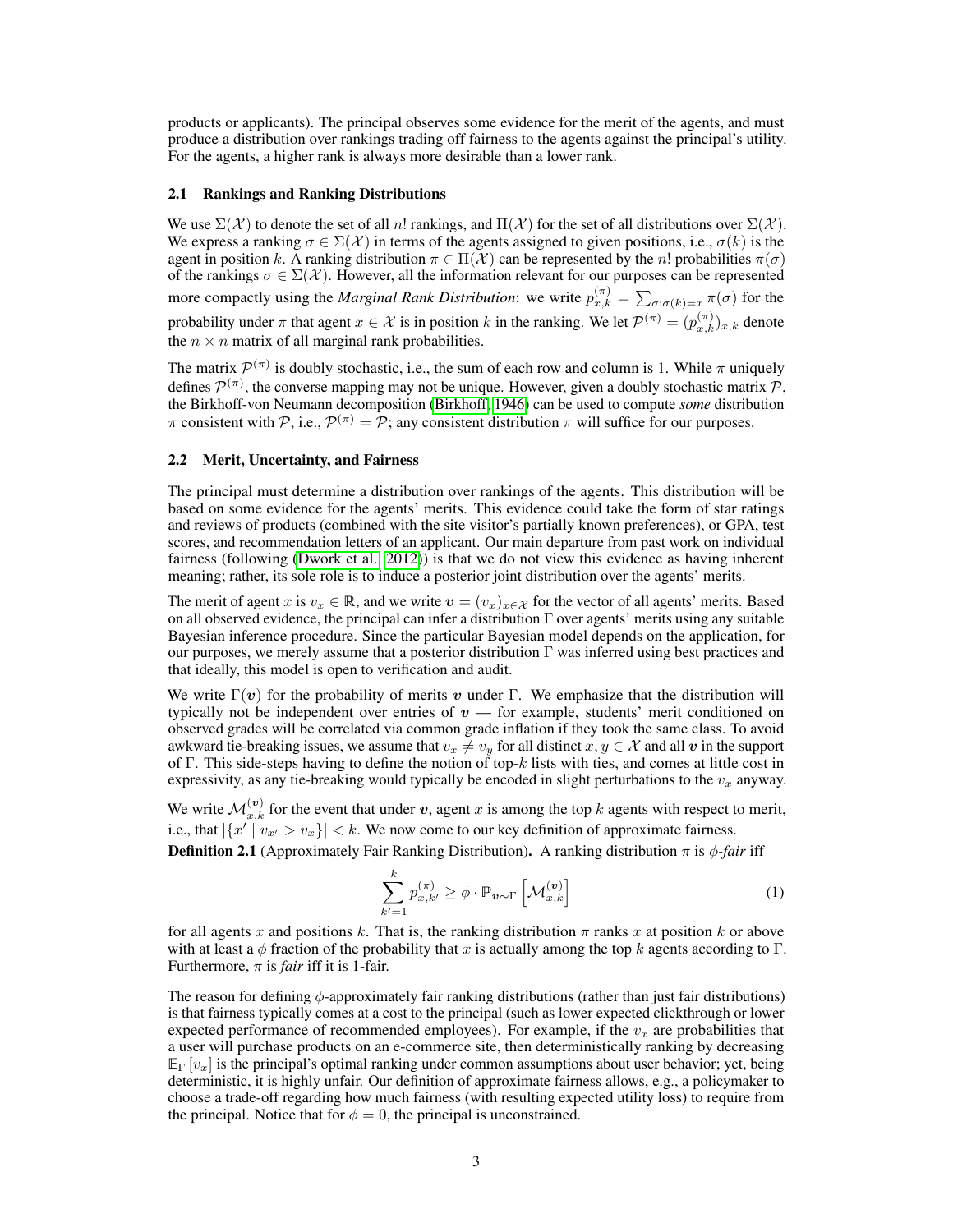We remark that the merit values  $v<sub>r</sub>$  only matter insofar as comparison is concerned; in other words, they are used ordinally, not cardinally. This is captured by the following proposition.

**Proposition 2.1.** Let  $f : \mathbb{R} \to \mathbb{R}$  be any strictly increasing function. Let  $\Gamma'$  be the distribution that draws the vector  $(f(v_x))_{x\in\mathcal{X}}$  with probability  $\Gamma(v)$  for all v; that is, it replaces each entry  $v_x$  with  $f(v_x)$ . Then, a ranking distribution  $\pi$  is  $\phi$ -fair with respect to Γ if and only if it is  $\phi$ -fair with respect to  $\Gamma'$ .

*Proof.* Because f is strictly increasing,  $\mathbb{P}_{v \sim \Gamma} \left[ \mathcal{M}_{x,k}^{(v)} \right] = \mathbb{P}_{v \sim \Gamma'} \left[ \mathcal{M}_{x,k}^{(v)} \right]$  for all x and k. This immediately implies the claim by examining Definition 2.1.

Proposition 2.1 highlights a key aspect of our fairness definition: we avoid expressing any notion of fairness when "one agent has just 'a little' more merit than the other," instead arguing that fairness is only truly violated when an agent with more merit is treated worse than one with less merit. In other words, fairness is inherently *ordinal* in our treatment. This viewpoint has implications for a principal seeking "high-risk high-reward" agents, which we discuss in more depth in § B.2.

#### 2.3 The Principal's Utility

The principal's utility can be the profit of an e-commerce site or the satisfaction of its customers. We assume that the utility for a ranking  $\sigma$  with agent merits v takes the form  $U(\sigma | v) = \sum_{k=1}^{n} w_k v_{\sigma(k)}$ , where  $w_k$  is the position weight for position k in the ranking, and we assume that the  $w_k$  are non-increasing, i.e., the principal derives the most utility from earlier positions of the ranking.

The assumption that the utility from each position is factorable (i.e., of the form  $w_k \cdot v_{\sigma(k)}$ ) is quite standard in the literature (Järvelin and Kekäläinen, 2002; Taylor et al., 2008). The assumption that the utility is *linear* in  $v_{\sigma(k)}$  is in fact not restrictive at all. To see this, assume that the principal's utility were of the form  $w_k \cdot f(v_{\sigma(k)})$  for some strictly increasing function f. By Proposition 2.1, the exact same fairness guarantees are achieved when the agents' merits  $v_x$  are replaced with  $f(v_x)$ ; doing so preserves fairness, while in fact making the principal's utility linear in the merits. Some common examples of utility functions falling into this general framework are DCG with  $w_k = 1/\log_2(1 + k)$ , Average Reciprocal Rank with  $w_k = 1/k$ , and Precision@K with  $w_k = 1/k \le K/K$ .

When the ranking and merits are drawn from distributions, the principal's utility is the expected utility under both sources of randomness:

$$
U(\pi | \Gamma) = \mathbb{E}_{\sigma \sim \pi, \boldsymbol{v} \sim \Gamma} \left[ U(\sigma | \boldsymbol{v}) \right]. \tag{2}
$$

#### 2.4 Discussion

Our definition is superficially similar to existing definitions of individual fairness (e.g., (Dwork et al., 2012; Joseph et al., 2016)), in that similar observable features often lead to similar outcomes. Importantly, though, it side-steps the need to define a similarity metric between agents in the feature space. Furthermore, it does not treat the observable attributes (such as star ratings) themselves as any notion of "merit." Instead, our central point is that agents' features should be viewed *solely* as noisy signals about the agents' merits and that a comparison of their merits — and the principal's uncertainty about the merits — should determine the agents' relative ranking. That moves the key task of quantifying individual fairness from articulating which features should be considered relevant for similarity, to articulating what inferences can be drawn about merit from observed features.

Merit as an Abstraction Boundary between Data and Fairness. One may argue, rightfully, that from an operational perspective, our approach simply pushes the normative decisions into determining Γ. For example, if the distribution Γ were biased in favor of or against a particular group, then the decisions of a supposedly fair algorithm (with respect to Γ) would in fact be unfair to that group. However, our main point is that normative decisions *should* indeed be encoded in the distribution Γ. To appreciate the conceptual approach, first notice that any algorithm implicitly encodes normative decisions, merely in the outputs it produces, which will favor some agents over others. The key question is how these normative decisions are encoded, how they can be articulated, and whether they could possibly be audited. If they are encoded in ad hoc algorithmic choices, articulating and auditing them may be difficult.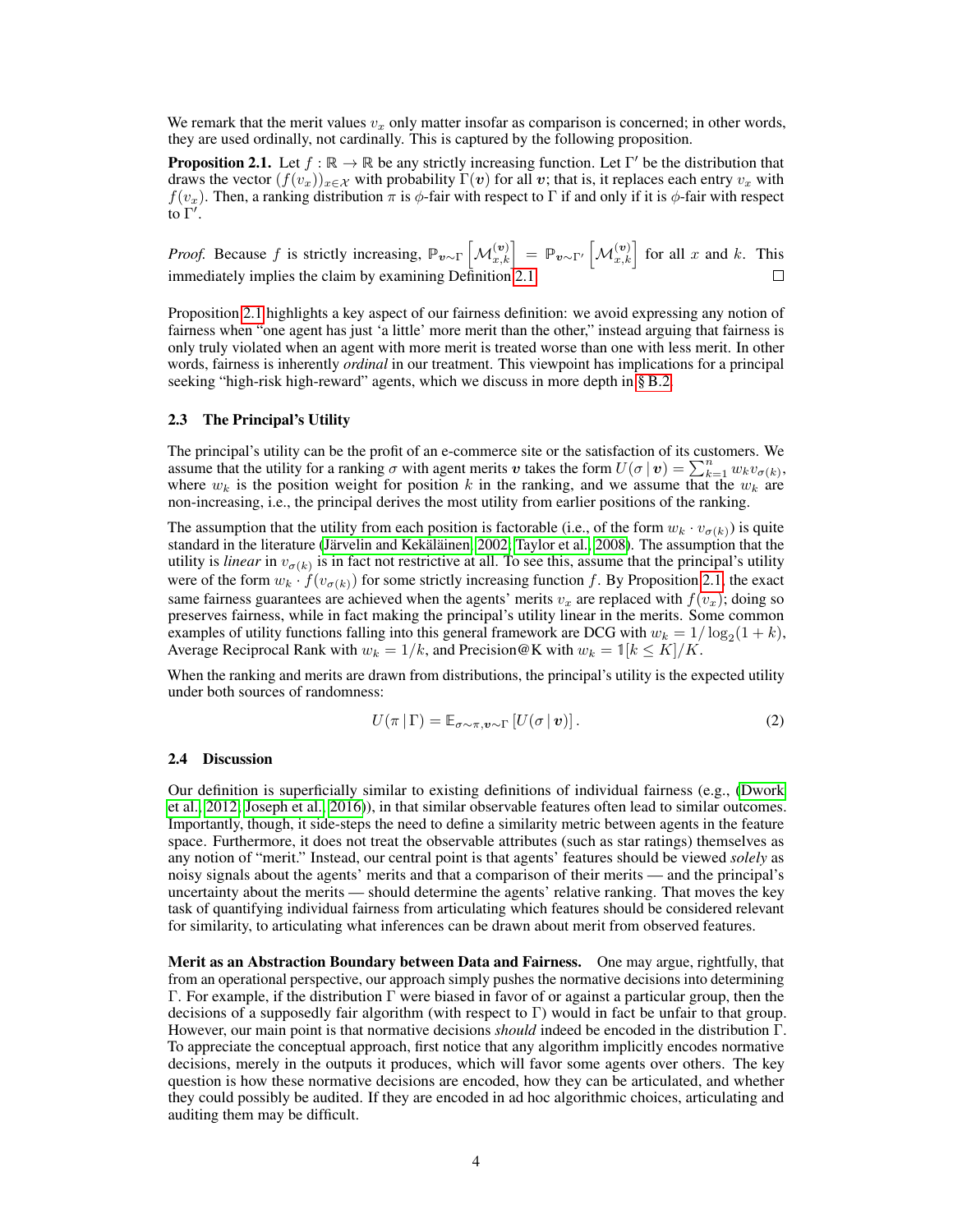As an example, consider an admissions officer at a university, who believes that the GPA or SAT scores of affluent applicants may be higher due to access to tutors, rather than true academic potential. One approach to compensate for this advantage could be to subtract some (wealth-dependent) amount from an applicant's scores. A more principled approach — and the one we advocate — is for the admissions officer to explicitly express the possible distribution of merits given the test scores and wealth. The suitable notion of fairness is then derived by our framework, rather than as an ad hoc choice. A substantive discussion can then be had around the assumptions that go into the admission officer's particular choice of distribution, whether a different distribution would be more suitable, etc.

In a sense, the notion of merit, and distributions thereof, serves as a clean abstraction boundary between available data, and the desired fairness and utility. We argue that frequently, the difficult question to address is not so much what is "fair," but what the data truly reveal about an agent's merit. The latter should be articulated by domain experts, whereas the role of computer science is to provide frameworks for deriving fair algorithms *given* the merit distributions, as well as statistical approaches that may guide the derivation of  $\Gamma$  from data.

Randomization, Fairness, and Single-Shot Scenarios. In the introduction, we discussed two possible applications in which fairness is desirable: ranking of products in online e-commerce, and ranking of job applicants. We note that these two settings differ along an important dimension: e-commerce sites typically display/rank the same set of products many times over a short period of time, and the stakes each time are fairly low. On the other hand, any one particular job is a one-shot setting with high stakes. Intuitively, it "feels" like the use of randomization as a means to achieve fairness is more natural in the former setting than the latter. We discuss this issue in more depth.

First, we consider two practical reasons for randomization being more natural in repeated low-stakes settings: (1) In a high-stakes situation, a principal may be less willing to trade off utility for fairness, and (2) If fairness is *required* of the principal (rather than the principal's own goal), in a single-shot setting, it is much more difficult to verify that a decision was indeed made probabilistically; in contrast, for a repeated setting, statistical tools can be employed to keep the principal honest.

More fundamentally, the two settings differ in the point in time at which fairness is guaranteed. For concreteness, consider the simplest setting: two agents with identical posterior distributions vie for one position. In this case, a coin flip is *ex ante* fair: before the coin flip is realized, both agents have the same probability of being selected. However, it is not fair *ex post*: despite both having equal merit, one was selected, and the other was not. Contrast this with the alternative in which the same two agents compete multiple times, and a coin is flipped each time. Ex ante fairness is of course preserved, but even ex post, each agent was selected approximately the same number of times. This example may explain why randomization "feels" more fair for repeated than one-shot settings.

The fact that for a one-shot setting, a coin flip is only ex ante fair, however, does not obviate the need for making fair decisions in one-shot settings. There will be situations in which a principal is faced with multiple essentially indistinguishable agents and not enough positions for all of them.<sup>1</sup> While ex ante fairness may not be completely satisfactory, it still guarantees "more" fairness than arbitrary deterministic tie-breaking. Indeed, one may argue that the goal of many principals is not so much to make fair decisions as to make defensible ones. For example, if applicants are ranked strictly by GPA, choosing an applicant with GPA of 3.91 over one with GPA of 3.90 is essentially random tie-breaking, but with a rule that can be defended. Our point here is that randomization should be considered as a viable alternative, if the true goal is to achieve fairness.

Other Considerations. In extending the probabilistic fairness axiom from two to multiple agents in Equation (1), we chose to axiomatize fairness in terms of which position agents are assigned to. An equally valid generalization would have been to require for each pair  $x, y$  of agents that if x has more merit than y with probability at least  $\rho$ , then x must precede y in the ranking with probability at least  $\phi \cdot \rho$ . The main reason why we prefer Equation (1) is computational: the only linear programs we know for the alternative approach require variables for all rankings and are thus exponential (in  $n$ ) in size. Exploring the alternative definition is an interesting direction for future work.

Due to space constraints, additional properties of our fairness definition are discussed in § B of the supplementary material. In particular, we discuss how fairness requirements give the principal

<sup>&</sup>lt;sup>1</sup>For example, in college admissions, qualified applicants typically outnumber available slots, and differences among the qualified applicants are frequently very small.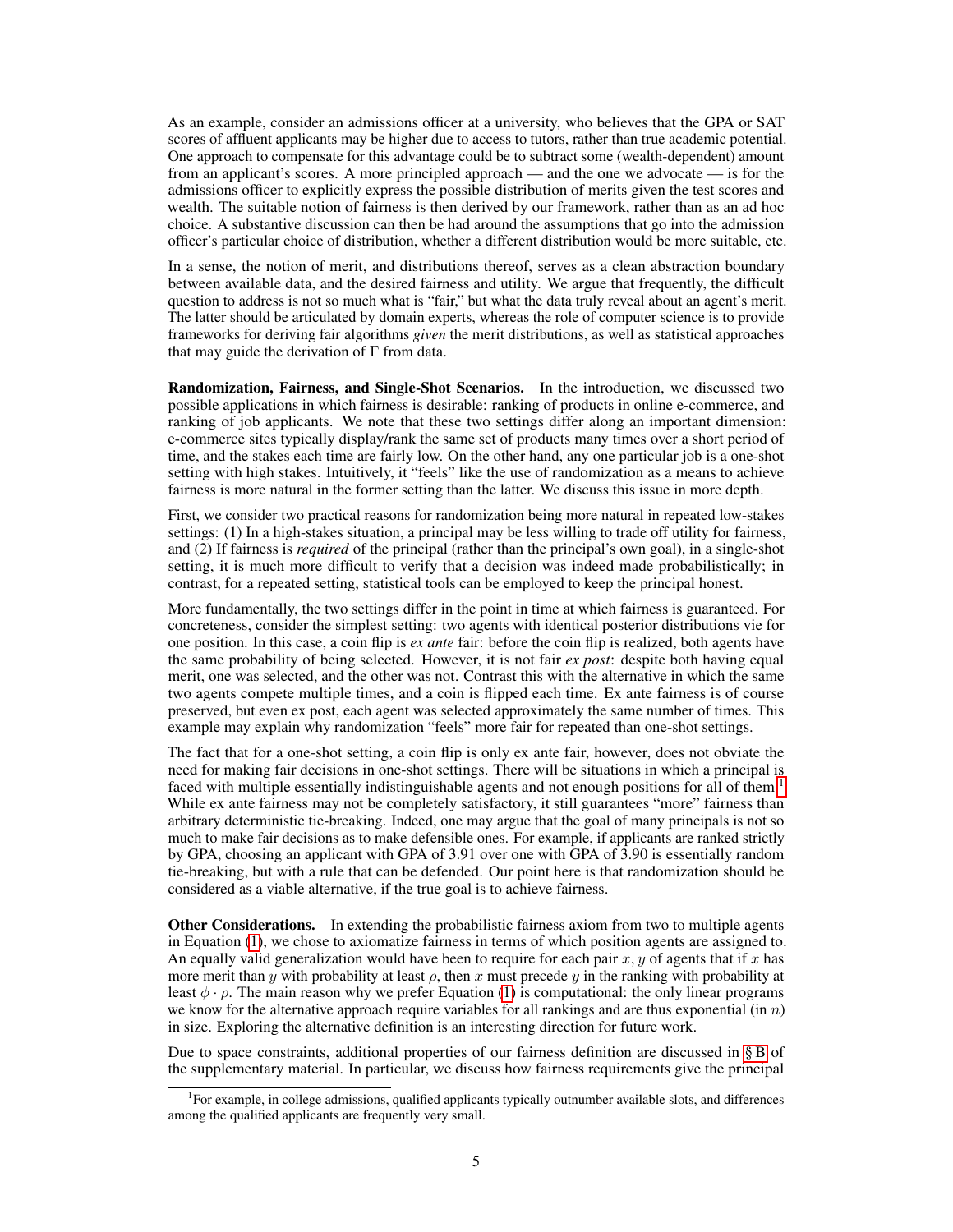stronger incentives for obtaining more accurate estimates of agents' merits, and how to align the ordinal nature of our definition with a principal's interest in selecting high-risk high-reward agents.

## 3 Optimal and Fair Policies

For a distribution  $\Gamma$  over merits, let  $\sigma_{\Gamma}^*$  be the ranking which sorts the agents by expected merit, i.e., by non-increasing  $\mathbb{E}_{v\sim\Gamma}[v_x]$ . The following well-known proposition follows because the position weights  $w_k$  are non-increasing.

**Proposition 3.1.**  $\sigma_{\Gamma}^*$  is a utility-maximizing ranking policy for the principal.

If the principal's expected utility can be evaluated efficiently, computing  $\sigma_{\Gamma}^*$  only requires sorting the agents by utility, and thus takes time only  $O(n \log n)$ . While this policy conforms to the Probability Ranking Principle (Robertson, 1977), it violates Axiom 1 for ranking fairness when merits are uncertain. We define a natural solution for a 1-fair ranking distribution based on Thompson Sampling:

**Definition 3.1** (Thompson Sampling Ranking Distribution). Define  $\pi_{\Gamma}^{TS}$  as follows: first, draw a vector of merits  $v \sim \Gamma$ , then rank the agents by decreasing merits in v.

That  $\pi_{\Gamma}^{TS}$  is 1-fair follows directly from the definition of fairness. By definition, it ranks each agent x in position k with exactly the probability that x has k-th highest merit.

**Proposition 3.2.**  $\pi_{\Gamma}^{\text{TS}}$  is a 1-fair ranking distribution.

Furthermore, computing  $\pi_{\Gamma}^{TS}$  only involves sampling from  $\Gamma$  and then sorting the agents by merit, so it can be efficiently performed in time  $O(n \log n)$ .

#### 3.1 Trading Off Utility and Fairness

One straightforward way of trading off between the two objectives of fairness and principal's utility is to randomize between the two policies  $\pi_{\Gamma}^{\text{TS}}$  and  $\pi^*$ .

**Definition 3.2** (OPT/TS-Mixing). The OPT/TS-Mixing ranking policy  $\pi^{\text{Mix},\phi}$  randomizes between  $\pi_{\Gamma}^{\text{TS}}$  and  $\pi_{\Gamma}^{*}$  with probabilities  $\bar{\phi}$  and  $1 - \phi$ , respectively.

This policy inherits a runtime of  $O(n \log n)$  from  $\pi_{\Gamma}^{TS}$  and  $\pi_{\Gamma}^{*}$ . The following lemma gives guarantees for such randomization (but we will later see that this strategy is suboptimal).

**Lemma 3.1.** Consider two ranking policies  $\pi_1$  and  $\pi_2$  such that  $\pi_1$  is  $\phi_1$ -fair and  $\pi_2$  is  $\phi_2$ -fair. A policy that randomizes between  $\pi_1$  and  $\pi_2$  with probabilities q and  $1 - q$ , respectively, is at least  $(q\phi_1 + (1-q)\phi_2)$ -fair and obtains expected utility  $qU(\pi_1 | \Gamma) + (1-q)U(\pi_2 | \Gamma)$ .

**Corollary 3.1.** The ranking policy  $\pi^{\text{Mix},\phi}$  is  $\phi$ -fair.

By definition,  $\pi^{\text{Mix},\phi=0}$  has the highest utility among all 0-fair ranking policies. Furthermore, all 1-fair policies achieve the same utility since the fairness axiom for  $\phi = 1$  completely determines the marginal rank probabilities.

Lemma 3.2. All 1-fair ranking policies have the same utility for the principal.

While  $\pi^{\text{Mix},\phi=0}$  and  $\pi^{\text{Mix},\phi=1}$  have the highest utility among 0-fair and 1-fair ranking policies, respectively,  $\pi^{\text{Mix},\phi}$  will typically not have maximum utility among all  $\phi$ -fair ranking policies for other values of  $\phi \in (0, 1)$ . We illustrate this with a concrete example with  $n = 3$  agents in § D.

#### 3.2 Optimizing Utility for  $\phi$ -Fair Rankings

We now formulate a linear program for computing the policy  $\pi^{\text{LP},\phi}$  that maximizes the principal's utility, subject to being  $\phi$ -fair. The variables of the linear program are the marginal rank probabilities  $p_{x,k}^{(\pi)}$  of the distribution  $\pi$  to be determined. Then, by Equation (2) and linearity of expectation, the principal's expected utility can be written as  $U(\pi | \Gamma) = \sum_{x \in \mathcal{X}} \sum_k p_{x,k}^{(\pi)} \cdot \mathbb{E}_{v \sim \Gamma} [v_x] \cdot w_k$ . We use this linear form of the utilities to write the optimization problem as the following LP with variables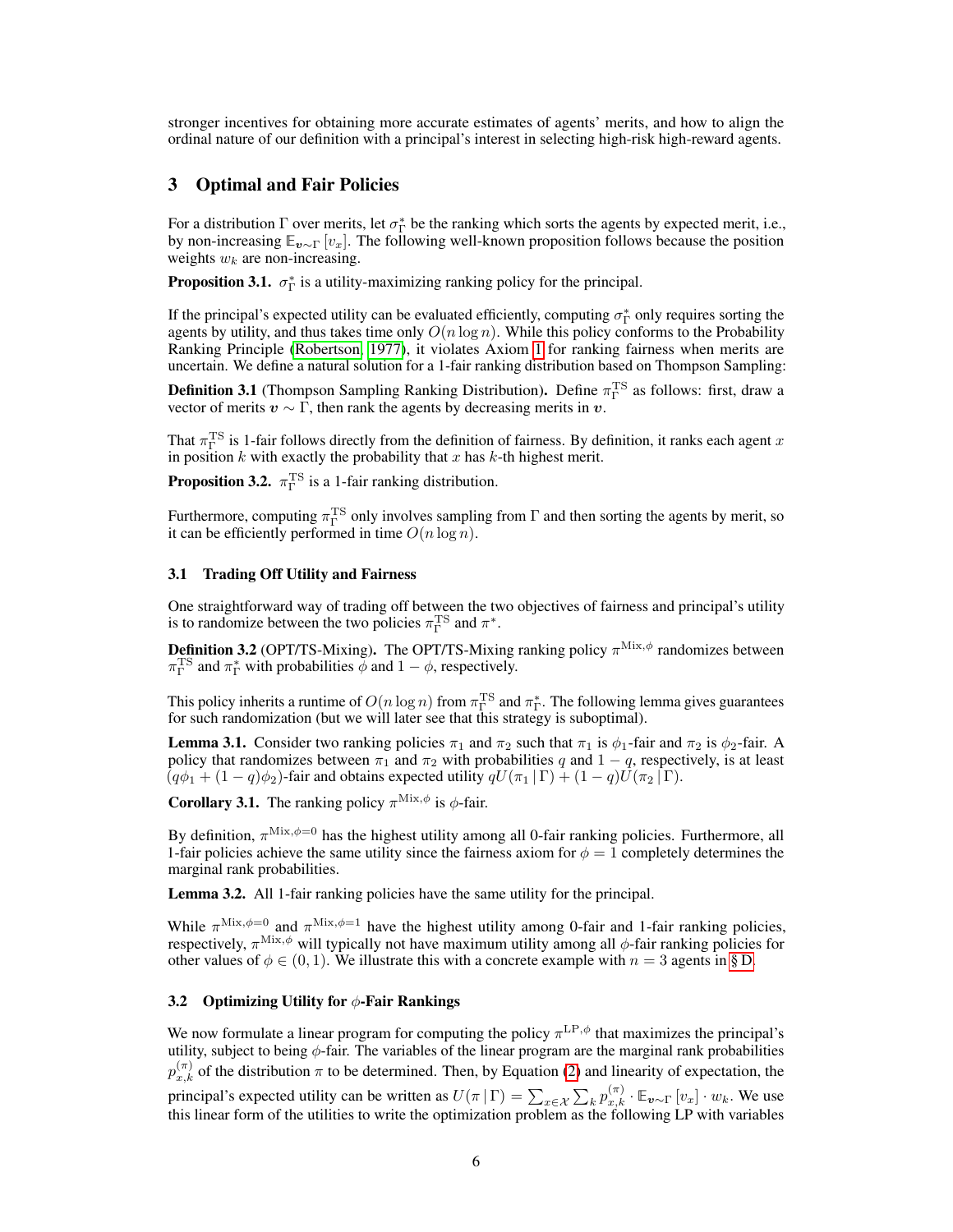$p_{rk}$  (omitting  $\pi$  from the notation):

$$
\begin{array}{ll}\n\text{Maximize} & \sum_{x} \sum_{k} p_{x,k} \cdot \mathbb{E}_{\mathbf{v} \sim \Gamma} \left[ v_x \right] \cdot w_k \\
\text{subject to} & \sum_{k'=1}^k p_{x,k'} \ge \phi \cdot \mathbb{P}_{\mathbf{v} \sim \Gamma} \left[ \mathcal{M}_{x,k}^{(\mathbf{v})} \right] \quad \text{for all } x, k \\
& \sum_{k=1}^n p_{x,k} = 1 \\
& \sum_{x} p_{x,k} = 1 \\
& 0 \le p_{x,k} \le 1\n\end{array} \qquad \text{for all } k \quad \text{for all } x, k.
$$
\n
$$
(3)
$$

In the LP, the first set of constraints captures  $\phi$ -approximate fairness for all agents and positions, while the remaining constraints ensure that the marginal probabilities form a doubly stochastic matrix.

As a second step, the algorithm uses the Birkhoff-von Neumann (BvN) Decomposition of the matrix  $\mathcal{P} = (p_{x,k})_{x,k}$  to explicitly obtain a distribution  $\pi$  over rankings such that  $\pi$  has marginals  $p_{x,k}$ . The Birkhoff-von Neumann Theorem (Birkhoff, 1946) states that the set of doubly stochastic matrices is the convex hull of the permutation matrices, which means that we can write  $P = \sum_{\sigma} q_{\sigma} P^{(\sigma)}$ , where  $\mathcal{P}^{(\sigma)}$  is the binary permutation matrix corresponding to the deterministic ranking  $\sigma$ , and the  $q_{\sigma}$  form a probability distribution. It was already shown by Birkhoff (1946) how to find a polynomially sparse decomposition in polynomial time.

Having to solve a linear program obviously makes the computation of  $\pi^{\mathrm{LP},\phi}$  less efficient. It is still efficient enough to be feasible for several hundred agents. An interesting direction for future work would be whether the specific LP can be solved more efficiently, either exactly or approximately, by using algorithms other than the standard ones (Ellipsoid or Interior Point Methods).

In order to solve the Linear Program (3), one needs to know  $\mathbb{P}_{v \sim \Gamma} \left[ \mathcal{M}_{x,k}^{(v)} \right]$  for all  $i$  and  $k$ . For some distributions Γ (e.g., Example 2), these quantities can be calculated in closed form. For others, they can be approximated using Monte Carlo sampling. Small approximation errors only have a small impact on the final solution as captured by Propositions C.1 and C.2 in the appendix.

# 4 Experimental Evaluation: MovieLens Dataset

To evaluate our approach in a recommendation setting with a realistic preference distribution, we designed the following experimental setup based on the MovieLens 100K (ML-100K) dataset. The dataset contains 100,000 ratings, by 600 users, on 9,000 movies belonging to 18 genres (Harper and Konstan, 2015). In our setup, for each user, the principal is a recommender system that has to generate a ranking of movies  $S_q$  for one of the genres g (e.g., Horror, Romance, Comedy) according to a notion of *merit* of the movies we define as follows.

**Modeling the Merit Distribution.** We define the (unknown) merit  $v_m$  of a movie m as the average rating of the movie across the user population<sup>2</sup> — this merit is unknown because most users have not seen/rated most movies. To be able to estimate this merit based on ratings in the ML-100K dataset, and to concretely define its underlying distribution and the corresponding fairness criteria, we define a generative model of user ratings. The model assumes that the rating of a movie  $m \in S_g$ is drawn from a multinomial distribution over  $\{1, 2, 3, 4, 5\}$  with parameters  $\theta_m = (\theta_{m,1}, \dots, \theta_{m,5})$ . Assuming a Dirichlet prior, we can infer the posterior distribution of the ratings (and hence the merit) from the dataset in closed form, using merely the counts of each rating for each movie in the dataset. (See § E.1 for details.) Based on this definition of merit and its uncertainty, we define and compare different ranking policies for this experimental setup as follows.

Utility Maximizing Ranking  $(\pi^*)$ : We use the DCG function (Burges et al., 2005) with position weights  $w_k = 1/\log_2(1+k)$  as our utility measure. Since the weights are indeed strictly decreasing, as described in § 3, the optimal ranking policy  $\pi^*$  sorts the movies (for the particular query) by decreasing expected merit, which is the expected average rating  $\overline{v}_m \triangleq \mathbb{E}_{\theta \sim \mathbb{P}[\theta_m | \mathcal{D}]}[v_m(\theta)]$  under the posterior Dirichlet distribution in our case; here,  $v_m(\theta)$  is the average rating of movie m corresponding to the parameter vector  $\theta$  sampled from the posterior.

<sup>2</sup> For a personalized ranking application, an alternative would be to choose each user's (mostly unknown) rating as the merit criterion instead of the average rating across the user population.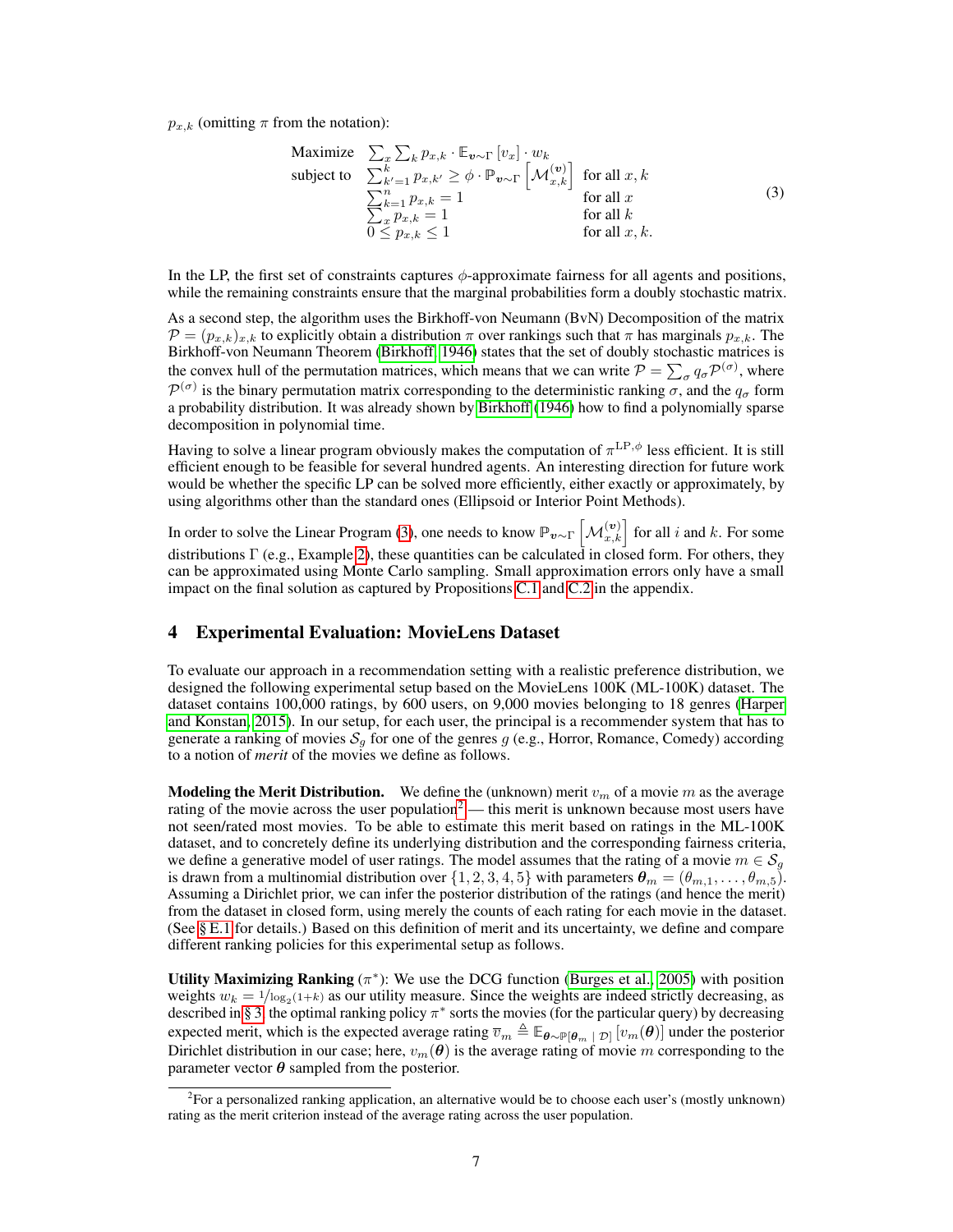

Figure 1: (a) Posterior distribution of ratings (merit) for a subset of "Comedy" movies, (b) Tradeoff between Utility and Fairness, as captured by  $\phi$ .

Fully Fair Ranking Policy ( $\pi$ <sup>TS</sup>): A fair ranking, in this case, ensures that, for all positions k, a movie is placed in the top  $k$  positions according to the posterior merit distribution. In this setup, a fully fair ranking policy  $\pi^{\rm TS}$  is obtained by sampling the multinomial parameters  $\bm{\theta}_m$  for each movie  $m \in S_q$  and computing  $v_m(\theta_m)$  to rank them:

$$
\pi^{\mathrm{TS}}(\mathcal{S}_g) \sim \mathrm{argsort}_{m} \, v_m(\boldsymbol{\theta}_m) \text{ s.t. } \boldsymbol{\theta}_m \sim \mathbb{P}[\boldsymbol{\theta}_m | \mathcal{D}].
$$

**OPT/TS-Mixing Ranking Policy** ( $\pi^{\text{Mix},\phi}$ ): The policies  $\pi^{\text{Mix},\phi}$  randomize between the fully fair and utility-maximizing ranking policies with probabilities  $\phi$  and  $1 - \phi$ , respectively.

**LP Ranking Policy** ( $\pi^{\text{LP},\phi}$ ): The  $\phi$ -fair policies  $\pi^{\text{LP},\phi}$  require the principal to have access to the probabilities  $\mathbb{P}_{v\sim\Gamma} \left[ \mathcal{M}_{m,k}^{(v)} \right]$  which we estimate using  $5 \cdot 10^4$  Monte Carlo samples, so that any estimation error becomes negligible.

**Observations and Results.** In the experiments presented, we used the ranking policies  $\pi^*$ ,  $\pi^{\text{TS}}$ ,  $\pi^{\text{Mix},\phi}$  and  $\pi^{\text{LP},\phi}$  to create separate rankings for each of the 18 genres. For each genre, the task is to rank a random subset of 40 movies from that genre. To get a posterior with an interesting degree of uncertainty, we take a  $10\%$  i.i.d. samples from D to infer the posterior for each movie. We observe that the results are qualitatively consistent across genres, and we thus focus on detailed results for the genre "Comedy" as a representative example. Its posterior merit distribution over a subset is visualized in Figure 1(a). Note that substantial overlap exists between the marginal merit distributions of the movies, indicating that as opposed to  $\pi^*$  (which sorts based on the expected merits), the policy  $\pi$ <sup>TS</sup> will randomize over many different rankings.

**Observation 1:** We evaluate the cost of fairness to the principal in terms of loss in utility, as well as the ability of  $\pi^{\text{LP},\phi}$  to minimize this cost for  $\phi$ -fair rankings. Figure 1(b) shows this cost in terms of expected Normalized DCG (i.e., NDCG =  $DCG/max(DCG)$  as in (Järvelin and Kekäläinen, 2002)). These results are averaged over 20 runs with different subsets of movies and different training samples. The leftmost end corresponds to the NDCG of  $\pi^*$ , while the rightmost point corresponds to the NDCG of the 1-fair policy  $\pi$ <sup>TS</sup>.

The drop in NDCG is below one percentage point, which is consistent with the results for the other genres. We also conducted experiments with other values of s, data set sizes, and choices of  $w_k$ ; even under the most extreme conditions, the drop was at most 2 percent. While this rather small drop may be surprising at first, we point out that uncertainty in the estimates affects the utility of both  $\pi^*$  and  $\pi$ <sup>TS</sup>. By industry standards, a 2% drop in NDCG is considered quite substantial; however, it is not catastrophic and hence bodes well for possible adoption.

**Observation 2:** Figure 1(b) also compares the trade-off in NDCG in response to the fairness approximation parameter  $\phi$  for both  $\pi^{\text{Mix},\phi}$  and  $\pi^{\text{LP},\phi}$ . We observe that the utility-optimal policy  $\pi^{\text{LP},\phi}$  provides gains over  $\pi^{\text{Mix},\phi}$ , especially for large values of  $\phi$ . Thus, using  $\pi^{\text{LP},\phi}$  can further reduce the cost of fairness discussed above.

**Observation 3:** To provide intuition about the difference between  $\pi^{\text{Mix},\phi}$  and  $\pi^{\text{LP},\phi}$ , Figure 4 in § E.3 visualizes the marginal rank distributions  $p_{m,k}$ , i.e., the probability that movie m is ranked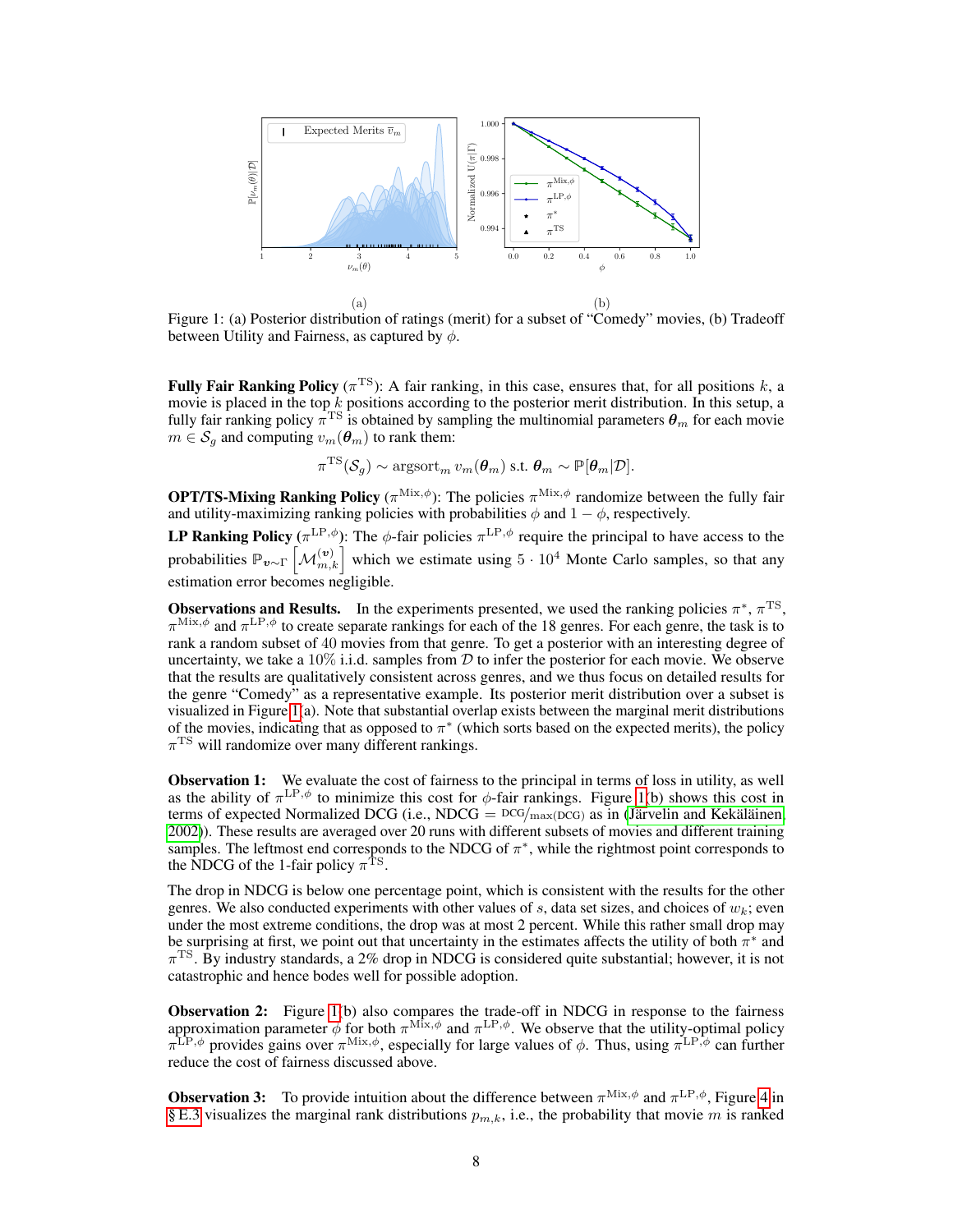at position k. The key distinction is that, for intermediate values of  $\phi$ ,  $\pi^{\text{LP},\phi}$  exploits a non-linear structure in the ranking distribution (to achieve a better trade-off) while  $\pi^{\text{Mix},\phi}$  merely interpolates linearly between the solutions for  $\phi = 0$  and  $\phi = 1$ .

Based on these observations, in general, the utility loss due to fairness is small, and can be further reduced by optimizing the ranking distribution with the LP-based approach.These results are based on the definition of merit as the average rating of movies over the entire user population. A more realistic setting would personalize rankings for each user, with merit defined as the expected relevance of a movie to the user. In our experiments, the results under such a setup were quite similar, and are hence omitted for brevity and clearer illustration.

## 5 Real-World Experiment: Paper Recommendation

To study the effect of deploying a fair ranking policy in a real ranking system, we built and fielded a paper recommendation system at the 2020 ACM SIGKDD Conference on Knowledge Discovery and Data Mining. The goal of the experiment is to understand the impact of fairness under real user behavior, as opposed to simulated user behavior that is subject to modeling assumptions. Specifically, we seek to answer two questions: (a) Does a fair ranking policy lead to a more equitable distribution of exposure among the papers? (b) Does fairness substantially reduce the utility of the system to the users?

The users of the paper recommendation system were the participants of the conference, which was held virtually in 2020. Signup and usage of the system was voluntary. Each user was recommended a personalized ranking of the papers published at the conference. This ranking was produced either by  $\sigma^*$  or by  $\pi^{\rm TS}$ , and the assignment of users to treatment ( $\pi^{\rm TS}$ ) or control ( $\sigma^*$ ) was randomized.

Modeling the Merit Distribution. The merit of a paper for a particular user is based on a relevance score  $\mu_{u,i}$  that relates features of the user (e.g., bag-of-words representation of recent publications, co-authorship) to features of each conference paper (e.g., bag-of-words representation of paper, citations). Most prominently, the relevance score  $\mu_{u,i}$  contains the TFIDF-weighted cosine similarity between the bag-of-words representations.

To model the uncertainty in  $\mu_{u,i}$ , we make the assumption that since all papers were accepted to the conference, they must have been deemed relevant to at least some fraction of the audience by the peer reviewers. Hence, papers with uniformly low relevance scores  $\mu_{u,i}$  across users (e.g., ones introducing new research directions or bringing in novel techniques) must have a higher uncertainty in their relevance score. This assumption leads us to define the uncertainty as a normal distribution around the mean  $\mu_{u,i}$  with standard deviation  $\delta_i$  defined such that, for paper i, there exists at least one user who finds the paper highly relevant to their interests with high probability. (See § F.2 for details on how  $\delta_i$  is calculated.)

**Ranking Policies.** Users in the control group  $\mathcal{U}_{\pi^*}$  received rankings in decreasing order of  $\mu_{u,i}$ . Users in the treatment group  $U_{\pi^{TS}}$  received rankings from the fair policy that sampled scores from the uncertainty distribution,  $\hat{\mu}_{u,i} \sim \mathcal{N}(\mu_{u,i}, \delta_i)$ , and ranked the papers by decreasing  $\hat{\mu}_{u,i}$ .

Results and Observations. We first analyze if the fair policy provided more equitable exposure to the papers. In this real-world evaluation, exposure is not equivalent to rank, but depends on whether users actually browsed to a given position in the ranking. Users could browse their ranking in pages of 5 recommendations each; we count a paper as *exposed* if the user scrolled to its page.

Observation 1: Figure 2 compares the histograms of exposure of the papers in the treatment and control groups. Under the fair policy, the number of papers in the lowest tier of exposure is roughly halved compared to the control condition. This verifies that the fair policy does have an impact on exposure in a real-world setting, and it aligns with our motivation that a fair ranking policy distributes exposure more equally among the ranked agents. This is also supported by comparing the Gini inequality coefficient (Gini, 1936) for the two distributions:  $G(\pi^*) = 0.3302$ , while  $G(\pi^{\text{TS}}) = 0.2996$  (where a smaller coefficient means less inequality in the distribution).

Observation 2: To evaluate the impact of fairness on user engagement, we analyze a range of engagement metrics as summarized in Table 1. While a total of 923 users signed up for the system ahead of the conference (and were randomized into treatment and control groups), 462 never came to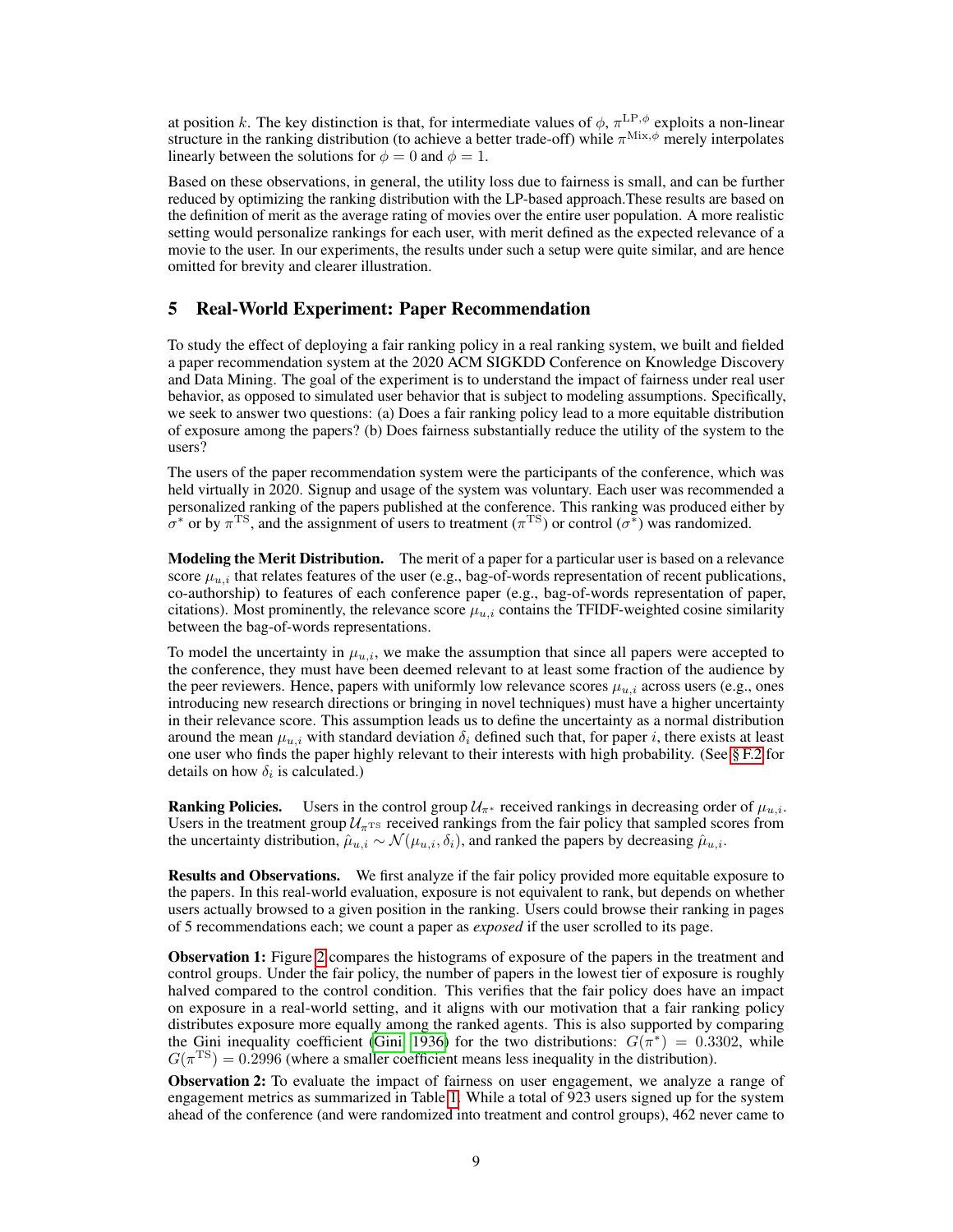

|                        | Number of Users<br>with activity |                     | Average Activity<br>Per User |                     |
|------------------------|----------------------------------|---------------------|------------------------------|---------------------|
|                        | $\pi^*$                          | $\pi$ <sup>TS</sup> | $\pi^*$                      | $\pi$ <sup>TS</sup> |
| Total Number of users  | 213                              | 248                 |                              |                     |
| Num. of pages examined |                                  |                     | 10.8075                      | 10.7984             |
| Read Abstract          | 92                               | 101                 | 3.7230                       | 2.6774              |
| Add to Calendar        | 51                               | 50                  | 1.4366                       | 0.8508              |
| Read PDF               | 40                               | 52                  | 0.5258                       | 0.5323              |
| Add Bookmark           | 16                               | 13                  | 0.3192                       | 0.6129              |

Figure 2: Distribution of the exposure of papers in treatment and control.

Table 1: User engagement under the two conditions  $\pi^*$  and  $\pi^{\text{TS}}$ . None of the differences are statistically significant. (For user actions, this is specifically due to the small sample size).

the system after all. Of the users that came, 213 users were in  $\mathcal{U}_{\pi^*}$ , and 248 users were in  $\mathcal{U}_{\pi^T}$ s. Note that this difference is not caused by the treatment assignment, since users had no information about their assignment/ranking before entering the system. The first engagement metric we computed is the average number of pages that users viewed under both conditions. With roughly 10.8 pages (about 54 papers), engagement under both conditions was almost identical. Users also had other options to engage, but there is no clear difference between the conditions, either. On average, they read more paper abstracts and added more papers to their calendar under the control condition, but read more PDF and added more bookmarks under the treatment condition. However, none of these differences is significant at the 95% level for either a Mann-Whitney U test or a two-sample t-test. While the sample size is small, these findings align with the findings on the synthetic data, namely that fairness did not appear to place a large cost on the principal (here representing the users).

# 6 Conclusions and Future Work

We believe that the focus on uncertainty we proposed in this paper constitutes a principled approach to capturing the intuitive notion of fairness to agents with similar features: rather than focusing on the features themselves, the key insight is that the features' similarity entails significant statistical uncertainty about which agent has more merit. Randomization provides a way to fight fire with fire, and axiomatize fairness in the presence of such uncertainty.

Our work raises a wealth of questions for future work. Perhaps most importantly, as discussed in § 2.4, to operationalize our proposed notion of fairness, it is important to derive principled merit distributions Γ based on the observed features. Our experiments were based on "reasonable" notions of merit distributions and concluded that fairness might not have to be very expensive to achieve for a principal. However, much more experimental work is needed to truly evaluate the impact of fair policies on the utility that is achieved. It would be particularly intriguing to investigate which types of real-world settings lend themselves to implementing fairness at little cost, and which force a steep trade-off between the two objectives.

Our work also raises several interesting theoretical questions. In § B.1, we show one setting in which forcing the principal to use a fair policy drastically increases the principal's incentives to form a more accurate posterior  $\Gamma$  for a minority group. We did not prove a general result in this vein. We ask: will the incentives of a principal to learn a better posterior  $\Gamma$  always (weakly) increase if the principal is forced to be fairer? If true, this would provide a fascinating additional benefit of fairness requirements.

Another interesting question concerns the utility loss incurred by using the policy OPT/TS-Mixing. As shown in § D, OPT/TS-Mixing is in general not optimal. However, in the example from § D as well as in our experiments in § 4, the loss in utility was quite small. An interesting question would be to bound the worst-case loss in the utility of OPT/TS-Mixing, compared to the LP-based policy. In particular, this question is of interest due to the simplicity of the OPT/TS-Mixing policy; it does not require the computationally expensive solution of an LP or an explicit estimate of marginal rank probabilities under Γ.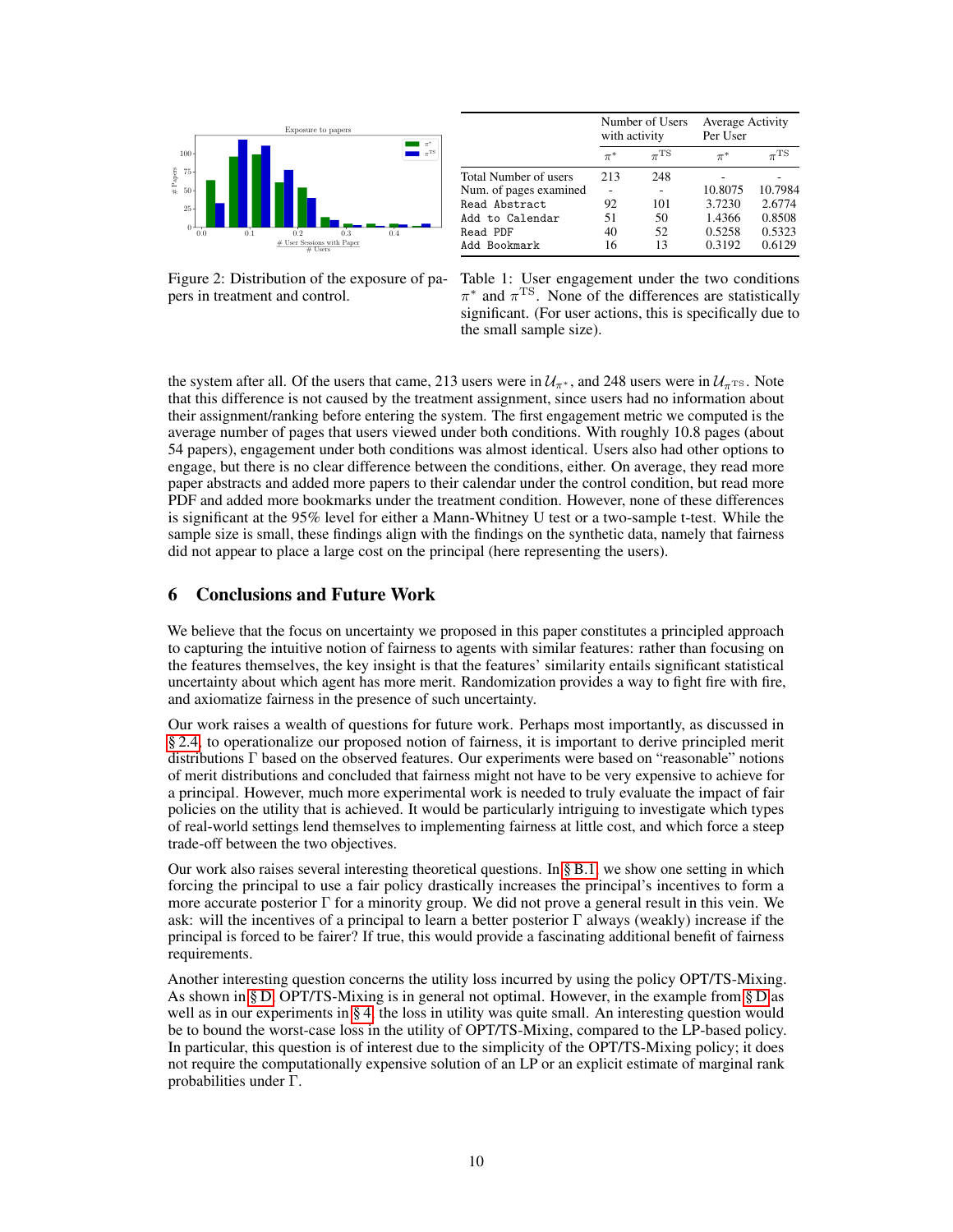## Acknowledgements

This research was supported in part by NSF Award IIS-2008139 and IIS-1901168. We thank Aleksandra Korolova, Cris Moore, and Stephanie Wykstra for useful discussions and feedback. Any opinions, findings, and conclusions or recommendations expressed in this material are those of the author(s) and do not necessarily reflect the views of the National Science Foundation.

## References

- Asudehy, A., Jagadishy, H., Stoyanovichz, J., and Das, G. (2019). Designing fair ranking schemes. *SIGMOD*.
- Barocas, S. and Selbst, A. D. (2016). Big data's disparate impact. *Cal. L. Rev.*
- Beutel, A., Chen, J., Doshi, T., Qian, H., Wei, L., Wu, Y., Heldt, L., Zhao, Z., Hong, L., Chi, E. H., et al. (2019). Fairness in recommendation ranking through pairwise comparisons. In *KDD*.
- Biega, A. J., Gummadi, K. P., and Weikum, G. (2018). Equity of attention: Amortizing individual fairness in rankings. In *SIGIR*.
- Birkhoff, G. (1946). Tres observaciones sobre el algebra lineal. *Univ. Nac. Tucuman*.
- Burges, C., Shaked, T., Renshaw, E., Lazier, A., Deeds, M., Hamilton, N., and Hullender, G. (2005). Learning to rank using gradient descent. In *ICML*, pages 89–96.
- Calders, T., Kamiran, F., and Pechenizkiy, M. (2009). Building classifiers with independency constraints. In *Data mining workshops, ICDMW*, pages 13–18.
- Calmon, F. P., Wei, D., Vinzamuri, B., Ramamurthy, K. N., and Varshney, K. R. (2017). Optimized pre-processing for discrimination prevention. In *NIPS*.
- Carbonell, J. and Goldstein, J. (1998). The use of MMR, diversity-based reranking for reordering documents and producing summaries. In *SIGIR*.
- Celis, L. E., Mehrotra, A., and Vishnoi, N. K. (2020). Interventions for ranking in the presence of implicit bias. In *Proceedings of the Conference on Fairness, Accountability, and Transparency*.
- Celis, L. E., Straszak, D., and Vishnoi, N. K. (2018). Ranking with fairness constraints. *ICALP*.
- Clarke, C. L., Kolla, M., Cormack, G. V., Vechtomova, O., Ashkan, A., Büttcher, S., and MacKinnon, I. (2008). Novelty and diversity in information retrieval evaluation. In *SIGIR*.
- Diaz, F., Mitra, B., Ekstrand, M. D., Biega, A. J., and Carterette, B. (2020). Evaluating stochastic rankings with expected exposure. In *CIKM*.
- Dvoretzky, A., Kiefer, J., and Wolfowitz, J. (1956). Asymptotic minimax character of the sample distribution function and of the classical multinomial estimator. *Annals of Mathematical Statistics*, 27(3):642–669.
- Dwork, C., Hardt, M., Pitassi, T., Reingold, O., and Zemel, R. (2012). Fairness through awareness. In *ITCS*. ACM.
- Dwork, C., Kim, M. P., Reingold, O., Rothblum, G. N., and Yona, G. (2019). Learning from outcomes: Evidence-based rankings. In *FOCS*.
- Ghosh, A., Dutt, R., and Wilson, C. (2021). When fair ranking meets uncertain inference. *arXiv preprint arXiv:2105.02091*.
- Gini, C. (1936). On the measure of concentration with special reference to income and statistics. *Colorado College Publication, General Series*.
- Hardt, M., Price, E., and Srebro, N. (2016). Equality of opportunity in supervised learning. In *NIPS*.

Harper, F. M. and Konstan, J. A. (2015). The MovieLens datasets: History and context. *ACM TIIS*.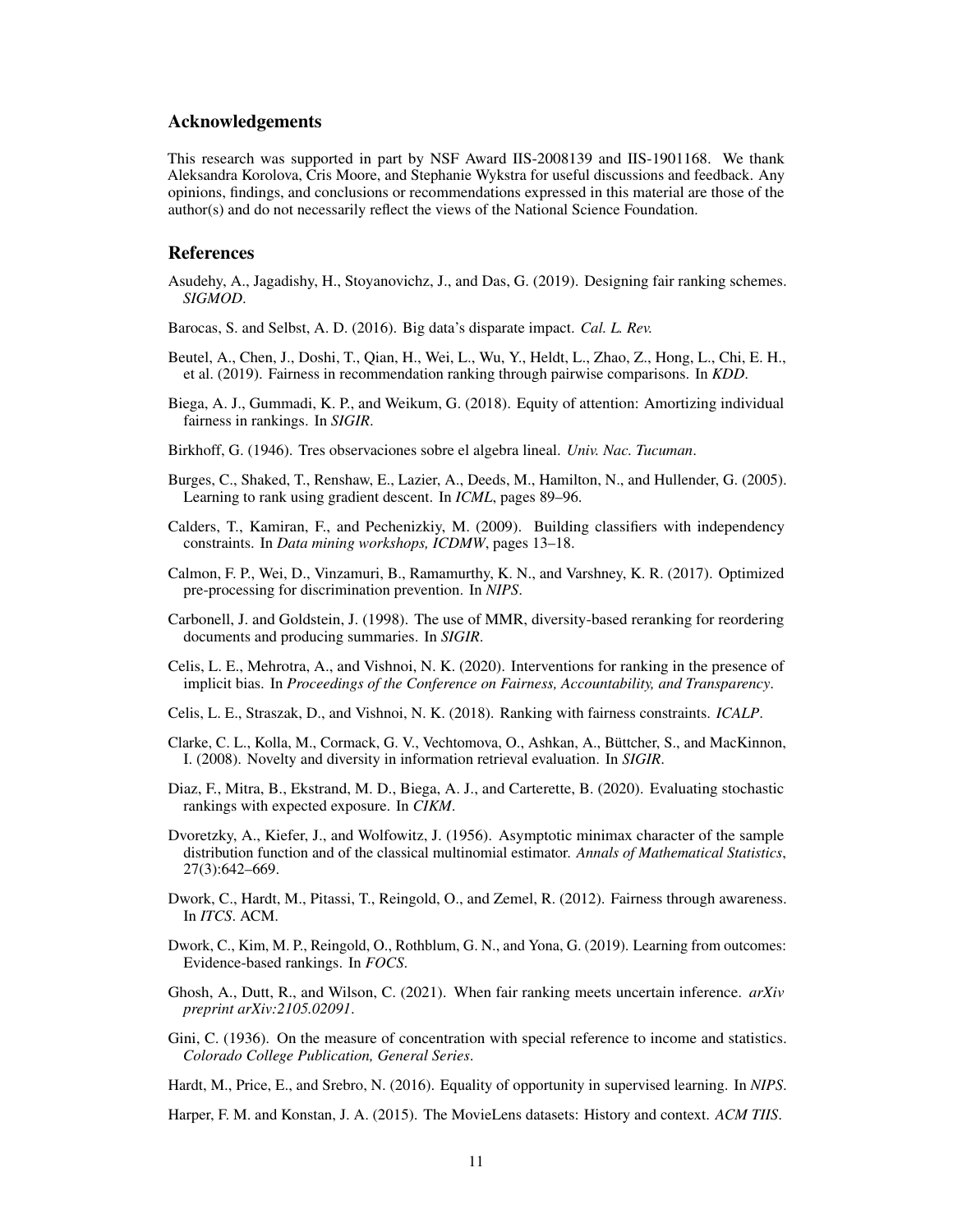- Heidari, H. and Krause, A. (2018). Preventing disparate treatment in sequential decision making. In *IJCAI*.
- Järvelin, K. and Kekäläinen, J. (2002). Cumulated gain-based evaluation of ir techniques. *TOIS*.
- Joseph, M., Kearns, M., Morgenstern, J., and Roth, A. (2016). Fairness in learning: Classic and contextual bandits. In *NIPS*.
- Kallus, N. and Zhou, A. (2019). The fairness of risk scores beyond classification: Bipartite ranking and the XAUC metric. *NeurIPS*.
- Kearns, M., Roth, A., and Wu, Z. S. (2017). Meritocratic fairness for cross-population selection. In *ICML*.
- Kilbertus, N., Carulla, M. R., Parascandolo, G., Hardt, M., Janzing, D., and Schölkopf, B. (2017). Avoiding discrimination through causal reasoning. In *NIPS*.
- Kim, M. P., Ghorbani, A., and Zou, J. (2019). Multiaccuracy: Black-box post-processing for fairness in classification. In *AAAI Conference on AI, Ethics, and Society*.
- Kleinberg, J. and Raghavan, M. (2018). Selection problems in the presence of implicit bias. In *ITCS*.
- Kusner, M. J., Loftus, J., Russell, C., and Silva, R. (2017). Counterfactual fairness. In *NIPS*.
- Lahoti, P., Gummadi, K. P., and Weikum, G. (2019). Operationalizing individual fairness with pairwise fair representations. *VLDB Endowment*.
- Liu, Y., Radanovic, G., Dimitrakakis, C., Mandal, D., and Parkes, D. C. (2017). Calibrated fairness in bandits. *FATML*.
- Lum, K. and Johndrow, J. (2016). A statistical framework for fair predictive algorithms. *FATML*.
- Massart, P. (1990). The tight constant in the Dvoretzky-Kiefer-Wolfowitz inequality. *Annals of Probability*, 18(3):1269–1283.
- Mehrabi, N., Morstatter, F., Saxena, N., Lerman, K., and Galstyan, A. (2019). A survey on bias and fairness in machine learning. *arXiv preprint arXiv:1908.09635*.
- Mehrotra, A. and Celis, L. E. (2021). Mitigating bias in set selection with noisy protected attributes. In *Proceedings of the ACM Conference on Fairness, Accountability, and Transparency*.
- Mehrotra, R., McInerney, J., Bouchard, H., Lalmas, M., and Diaz, F. (2018). Towards a fair marketplace: Counterfactual evaluation of the trade-off between relevance, fairness & satisfaction in recommendation systems. In *CIKM*.
- Morik, M., Singh, A., Hong, J., and Joachims, T. (2020). Controlling fairness and bias in dynamic learning-to-rank. In *SIGIR*.
- Narasimhan, H., Cotter, A., Gupta, M., and Wang, S. (2020). Pairwise fairness for ranking and regression. In *AAAI*.
- Patil, V., Ghalme, G., Nair, V., and Narahari, Y. (2020). Achieving fairness in the stochastic multi-armed bandit problem. In *AAAI*.
- Penha, G. and Hauff, C. (2021). On the calibration and uncertainty of neural learning to rank models. *arXiv preprint arXiv:2101.04356*.
- Pleiss, G., Raghavan, M., Wu, F., Kleinberg, J., and Weinberger, K. Q. (2017). On fairness and calibration. *NIPS*.
- Prost, F., Awasthi, P., Blumm, N., Kumthekar, A., Potter, T., Wei, L., Wang, X., Chi, E. H., Chen, J., and Beutel, A. (2021). Measuring model fairness under noisy covariates: A theoretical perspective. *arXiv preprint arXiv:2105.09985*.
- Radlinski, F., Bennett, P. N., Carterette, B., and Joachims, T. (2009). Redundancy, diversity and interdependent document relevance. In *ACM SIGIR Forum*.